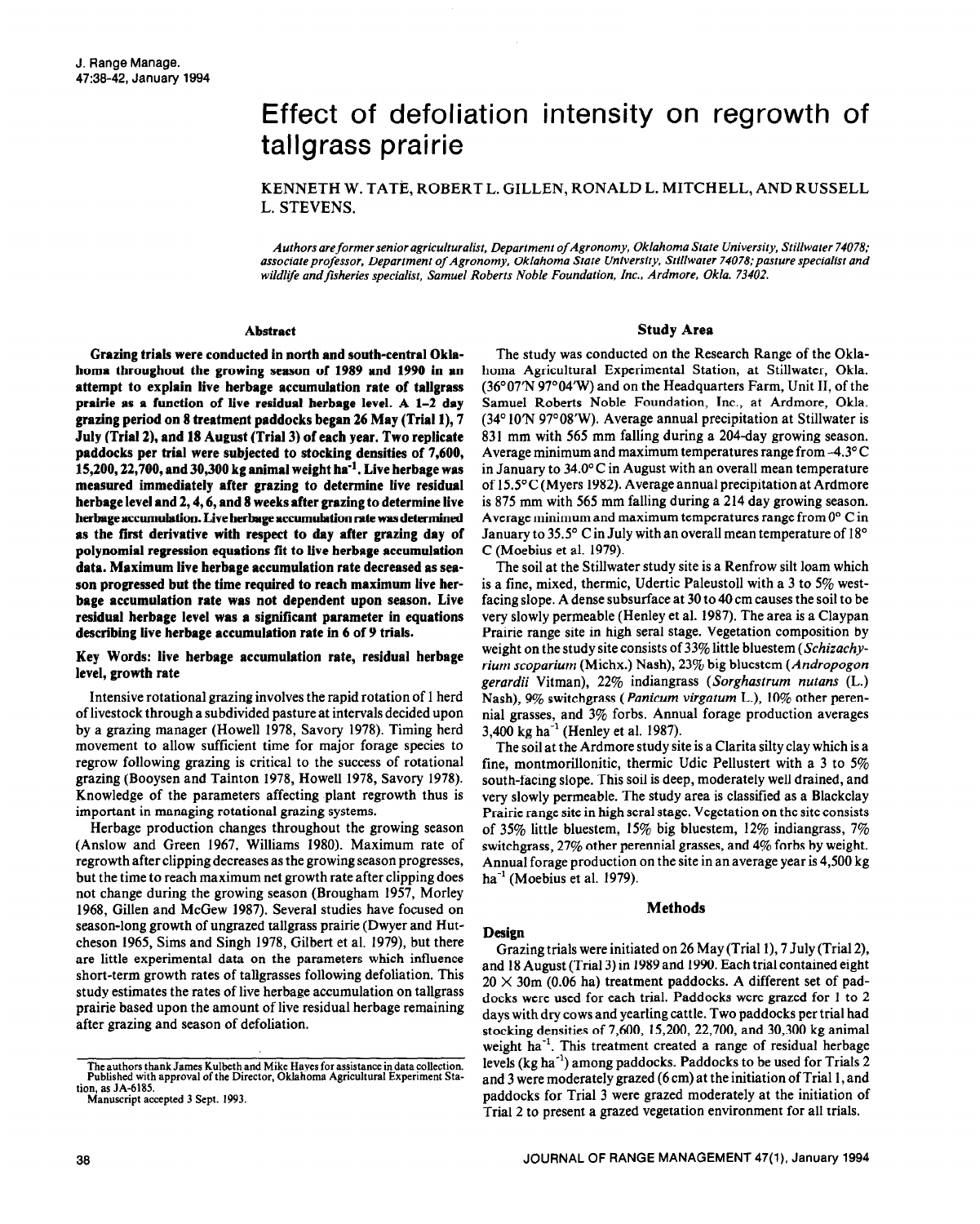## **Sampling**

Total herbage was measured immediately after grazing to determine residual herbage level, as well as 2,4,6, and 8 weeks after grazing to determine standing crop accumulation. Vegetation in 20, O.l-m2 plots per treatment paddock was hand-clipped to ground level. Field weight of each sample was recorded at harvest and samples were oven dried to determine dry weight. Field and dry weights of 8 samples each of pure live and pure dead plant material were obtained for each sampling date at Stillwater in 1989 and 1990 and Ardmore in 1990. Live and dead components of total herbage standing crop were calculated based on the moisture content of total, live, and dead plant material (Cooper et al. 1957, Gillen and Tate 1993). Live standing crop accumulation will be referred to as live herbage accumulation (LHA). Because no pure live or dead material was collected at Ardmore in 1989, live herbage accumulation could not be calculated for that year. Species composition at both study areas was determined in late summer by the dry-weight-rank method using 50,  $0.1$ -m<sup>2</sup> plots (Gillen and Smith 1986). Cattle were weighed once each year to facilitate allocation of livestock among paddocks.

#### **Live Herbage Accumulation**

Separate analyses of variance were conducted on live herbage accumulation data pooled within location and year. A repeated measures model was used with trial and live residual herbage level (LRHL) as main treatments and number of days after grazing (Day) as the repeated measure. Polynomial regression equations describing live herbage accumulation for each year and location were generated using independent variables determined to be significant by the analysis of variance ( $P<0.05$ ). Trial was incorporated into the models as an indicator variable.

## **Live Herbage Accumulation Rate**

Equations describing live herbage accumulation rate (LHAR) for each trial and location were found as the first derivative with respect to Day of the live herbage accumulation equations. Following this procedure, live residual herbage level can only affect live herbage accumulation rate if the quadratic form of live residual herbage level or an interaction involving live residual herbage level is significant in the live herbage accumulation equations. Where live residual herbage level was significant, live herbage accumulation rate was plotted at 4 levels which defined the observed range of live residual herbage level for that particular trial.

#### **Results and Discussion**

#### **Weather Conditions**

Total annual precipitation at Stillwater for 1989 and 1990 was 940 and 950 mm, compared to a long-term average of 831 mm. Growing season precipitation (April to September) from 1989 and 1990 was 680 and 520 mm, while the long-term average is 565 mm. Precipitation during all trials in 1989 was at least 70 mm above the long-term average, and average temperatures were consistently below normal (Table 1). Precipitation during Trials 1 and 2 of 1990 was 155 and 50 mm below average, respectively. Trial 3 of 1990 experienced slightly above-average precipitation. Temperatures exceeded the average for all trial periods in 1990. In summary, weather conditions at Stillwater during the 1989 growing season were more favorable for forage production than in 1990.

Total annual precipitation at Ardmore in 1990 was 1,529 mm. The long-term average is 874 mm. Growing season precipitation in 1990 was 865 mm, compared to a long-term average of 575 mm. Precipitation was 56 mm above average during Trial **1** but was near average and slightly above average during Trials 2 and 3, respectively (Table 1). Although growing season precipitation was high it was not well distributed temporarily with April and May receiving

#### Table 1. Weather data for each trial,  $P =$  precipitation,  $T =$  temperature, **Max = average maximum daily temperature, Min = average minimum daily temperature, Daily =** average **daily temperature.**

| Location   | Trial          | Year | P   | Max | T            |       |
|------------|----------------|------|-----|-----|--------------|-------|
|            |                |      |     |     | Min          | Daily |
|            |                |      | mm  |     | $^{\circ}$ C |       |
| Stillwater | 1              | 89   | 376 | 28  | 17           | 23    |
|            |                | 90   | 148 | 30  | 18           | 24    |
|            |                | Avg  | 303 | 30  | 17           | 23    |
|            | 2              | 89   | 280 | 31  | 19           | 25    |
|            |                | 90   | 155 | 33  | 21           | 27    |
|            |                | Avg  | 205 | 33  | 21           | 27    |
|            | 3              | 89   | 276 | 28  | 15           | 23    |
|            |                | 90   | 224 | 33  | 19           | 26    |
|            |                | Avg  | 185 | 31  | 18           | 24    |
| Ardmore    | ı              | 90   | 257 | 32  | 21           | 27    |
|            |                | Avg  | 201 | 33  | 21           | 27    |
|            | $\overline{2}$ | 90   | 151 | 33  | 22           | 28    |
|            |                | Avg  | 148 | 35  | 22           | 29    |
|            | 3              | 90   | 224 | 32  | 20           | 26    |
|            |                | Avg  | 193 | 32  | 19           | 26    |

twice their normal rainfall and the remaining 3 months of the growing season receiving average amounts of precipitation. Temperatures for all trials at Ardmore were at or near average. At Ardmore, 1990 was an excellent year for forage production due to high soil moisture early in the season and average precipitation throughout the remainder of the growing season.

## **Live Herbage Accumulation**

Trial, live residual herbage level, Day, and Trial\*Day were significant ( $P \le 0.05$ ) sources of variation in the analysis of variance for all location by year combinations (Table 2). The live residual herbage level by Day interaction was significant for both years at Stillwater, and the Trial by live residual herbage level by Day interaction was significant at Stillwater in 1990. It should be noted that a single regression model was developed for each location by year combination. For clarity in later analysis, a separate equation was written for each trial by algebraic simplification of the full model (Table 3). Regression models accounted for  $74$  to  $81\%$  of the observed variation in live herbage accumulation (Table 3). A plot of the best fit, Stillwater 1990 Trial 2, and the worst fit, Stillwater 1989 Trial 3, is presented to give some indication of how the regression equations fit the live herbage accumulation data (Fig. 1).

**Table 2. Analysis of variance for live herbage accumulation data at Stillwater 1989,1990, and Ardmore 1990.** 

|                              |    | P          |         |         |  |  |  |
|------------------------------|----|------------|---------|---------|--|--|--|
|                              |    | Stillwater | Ardmore |         |  |  |  |
| Source                       | df | 1989       | 1990    | 1990    |  |  |  |
| Trial                        | 2  | 0.001      | 0.044   | 0.001   |  |  |  |
| LRHL.                        |    | 0.001      | 0.001   | 0.001   |  |  |  |
| Trial*LRHL                   | 2  | 0.133      | 0.188   | 0.942   |  |  |  |
| LRHL <sup>2</sup>            |    | 0.115      | 0.187   | 0.364   |  |  |  |
| Trial*LRHL <sup>2</sup>      | 2  | 0.890      | 0.580   | 0.692   |  |  |  |
| Day                          | 4  | 0.001      | 0.001   | 0.001   |  |  |  |
| Trial*Day                    | 8  | 0.001      | 0.001   | 0.001   |  |  |  |
| LRHL*Day                     | 4  | 0.012      | 0.001   | 0.076   |  |  |  |
| Trial*LRHL*Day               | 8  | 0.540      | 0.001   | 0.864   |  |  |  |
| LRHL <sup>2*</sup> Day       | 4  | 0.461      | 0.432   | 0.235   |  |  |  |
| Trial*LRHL <sup>2*</sup> Day | 8  | 0.909      | 0.427   | 0.471   |  |  |  |
| C.V.                         |    | 11.936     | 13.726  | 16.558  |  |  |  |
| <b>MSE</b>                   |    | 300.078    | 161.489 | 215.726 |  |  |  |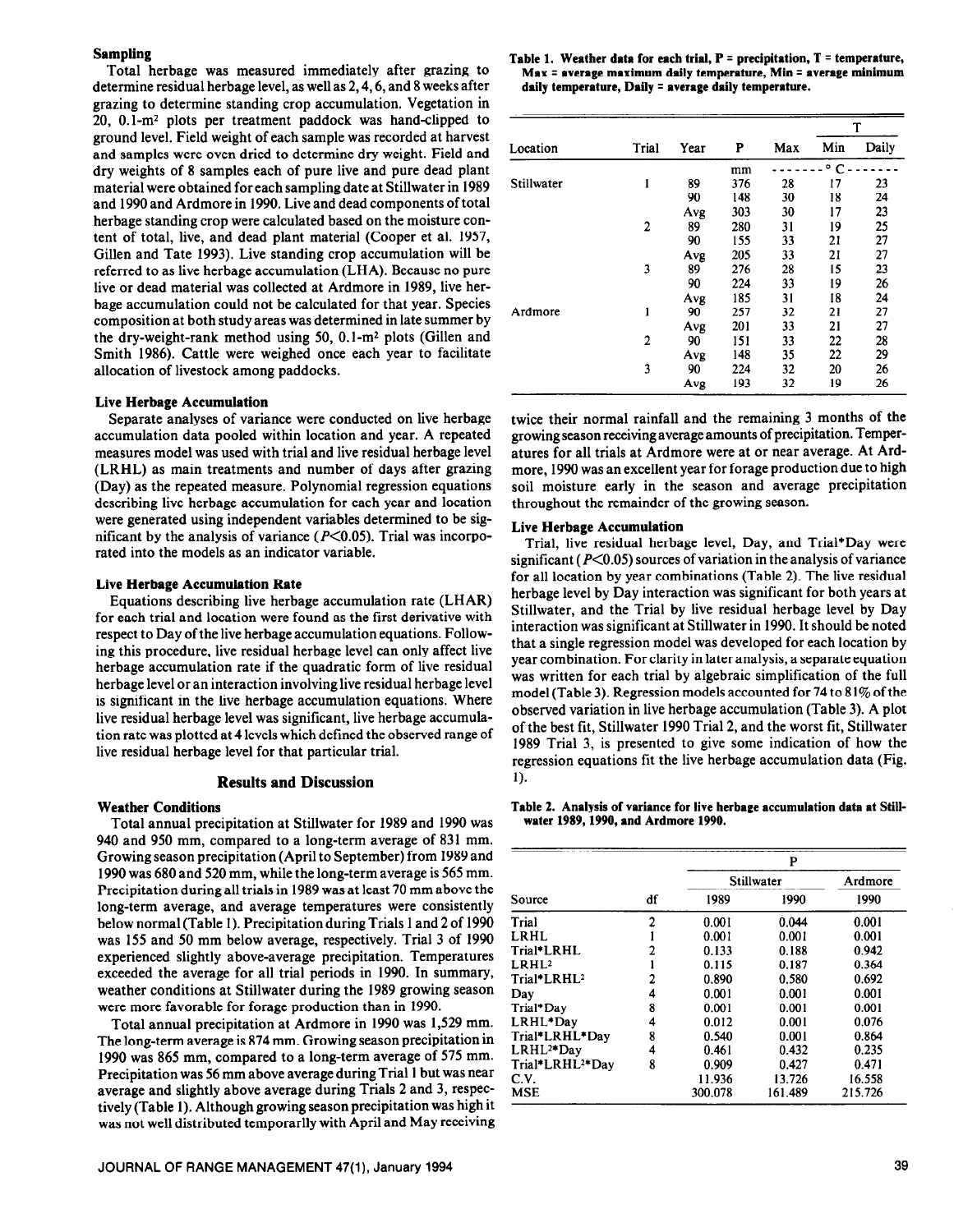Table 3. Statistics and coefficients of polynomial regression equations for live herbage accumulation. All parameters significant at  $P<0.05$ .

| Location           | Year | Trial | b <sub>0</sub><br>(10 <sup>2</sup> ) | $b_1$ LRHL   | $b_3D$<br>(101) | $b_4D^2$<br>$(10^{-2})$ | $(10^{-2})$        | $b_5LRHL^*D b_6LRHL^*D^2$<br>$(10^{-2})$ | R <sup>2</sup> | C.V. | <b>MSE</b> |
|--------------------|------|-------|--------------------------------------|--------------|-----------------|-------------------------|--------------------|------------------------------------------|----------------|------|------------|
| Stillwater<br>1989 |      |       | 2.78<br>4.61                         | 0.84<br>0.84 | 1.86<br>0.79    | 54.98<br>44.64          | $-0.76$<br>$-0.76$ |                                          | 0.80           | 12.3 | 308        |
|                    |      |       | 2.78                                 | 0.84         | 1.88            | $-0.07$                 | $-0.76$            |                                          |                |      |            |
|                    | 1990 |       | $-1.71$<br>$-0.12$                   | 1.03<br>1.03 | 9.02<br>2.03    | $-105.60$<br>$-7.40$    | $-4.59$<br>$-3.98$ | 0.06<br>0.06                             | 0.81           | 18.1 | 213        |
|                    |      |       | $-0.12$                              | 1.03         | 4.48            | $-42.60$                | $-3.98$            | 0.06                                     |                |      |            |
| Ardmore            | 1990 |       | 2.23<br>2.90                         | 0.78<br>0.78 | $-0.02$<br>0.62 | 34.01                   |                    |                                          | 0.74           | 17.6 | 229        |
|                    |      |       | 2.67                                 | 0.78         | $-0.43$         |                         |                    |                                          |                |      |            |



Fig. 1. Predicted versus observed live herbage accumulation for Stillwater 1990 Trial 2 and Stillwater 1989 Trial 3.

# Live Herbage Accumulation Rate **Season**

Maximum live herbage accumulation rate and the difference in live herbage accumulation rate among trials decreased as season progressed in both years and at both locations. Live herbage accumulation rate for Trials 1, 2, and 3 ranged from  $-30$  to 80,  $-50$ to 60, and -5 to 30 kg ha<sup>-1</sup> $d^{-1}$ , respectively, across years and locations (Fig. 2, 3, and 4). Time required to reach maximum live herbage accumulation rate varied widely, and did not seem to depend on season. Maximum live herbage accumulation rate was attained on the last day of Trials 1 and 2 of 1989, Trial 2 of 1990 at Stillwater, and Trial 1 at Ardmore. Maximum live herbage accumulation rate for all treatments in Trial 1 and some in Trial 3 at Stillwater in 1990 was attained on the first day of the trial (Fig. 3). Live herbage accumulation rate was not affected by Day in Trial 2 or 3 at Ardmore. These results support previous findings that maximum net growth rate is dependent upon season but time to maximum growth rate is not dependent upon season (Brougham 1957, Anslow and Green 1967, Morley 1967, Williams 1980, Gillen and McNew 1987, Brummer et al. 1988). Voisin (1959) believed that maximum net growth rate remained constant as season progressed, but that time to maximum net growth rate increased with season.

Negative live herbage accumulation rate at the initiation of Trial 2 of both years at Stillwater indicates a lag or recovery phase immediately after grazing. High live residual herbage levels and above-average precipitation  $(+70 \text{ mm})$  in 1989, and low live residual herbage levels and below-average precipitation  $(-50 \text{ mm})$  in 1990 rule out precipitation as a casual factor. Anslow and Green (1967) found a natural decline in growth rate at the same period of the growing season when Trial 2 occurred.

In Trial 3 at Ardmore day after grazing was not a significant parameter in live herbage accumulation equations, and it had minimal effect during Trial 3 at Stillwater 1989. Tallgrass vegetation has limited regrowth potential after August 1 (Gillen and McNew 1987).

## Live Residual Herbage Level

Live herbage accumulation rate was significantly related to live residual herbage level for all trials at Stillwater, and was not related to live residual herbage level in any trial at Ardmore (Table 4). The

Table 4. Coefficients of live herbage accumulation rate equations derived from regression equations for live herbage accumulation.

| Location   | Year | Trial | $\mathbf{b}_0$<br>(101) | b <sub>1</sub> LRHL<br>$(10^{-2})$ | $b_2D$<br>$(10^{-1})$ | b3LRHL*D<br>$(10^{-2})$ |
|------------|------|-------|-------------------------|------------------------------------|-----------------------|-------------------------|
| Stillwater | 1989 |       | 1.86                    | $-0.76$                            | 10.99                 |                         |
|            |      | 2     | 0.79                    | $-0.76$                            | 8.90                  |                         |
|            |      | 3     | 1.88                    | $-0.76$                            | $-0.01$               |                         |
|            | 1990 |       | 9.02                    | -4.59                              | $-21.12$              | 0.12                    |
|            |      | 2     | 2.03                    | $-3.98$                            | $-1.48$               | 0.12                    |
|            |      | 3     | 4.48                    | $-3.98$                            | $-8.52$               | 0.12                    |
| Ardmore    | 1990 |       | $-0.02$                 |                                    | 6.80                  |                         |
|            |      | 2     | 0.62                    |                                    |                       |                         |
|            |      | 3     | $-0.43$                 |                                    |                       |                         |

explanation for the differences between Stillwater and Ardmore is not readily clear. There is no evidence to support climate as an explanation (Table 1).

There are differences in the effect live residual herbage level had on live herbage accumulation rate at Stillwater in 1989 and 1990. During 1989, live residual herbage level caused the initial live herbage accumulation rate to vary with live residual herbage level, but the slope or rate of change was the same. For all trials at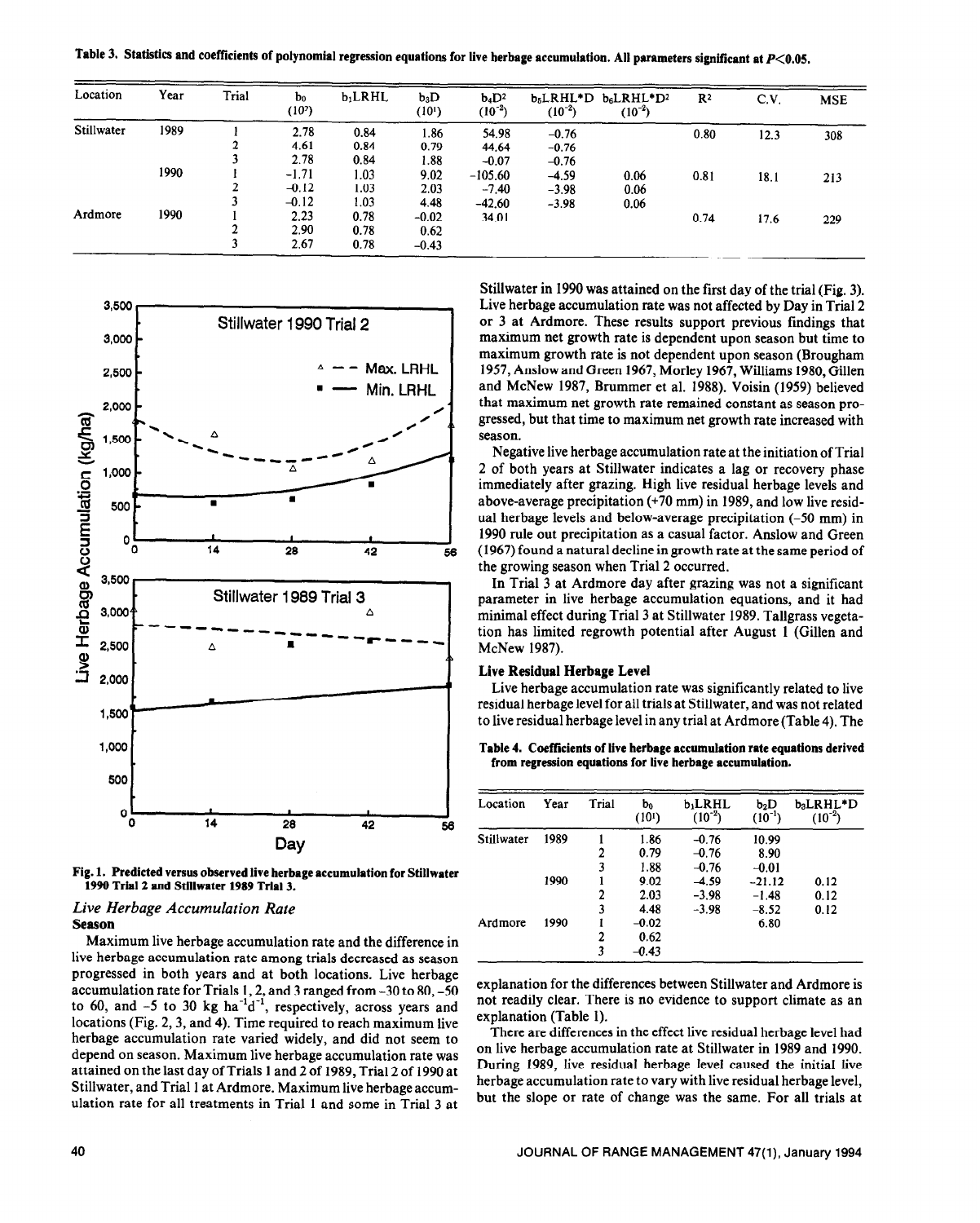



Stillwater in 1989 the most intensely grazed paddocks, i.e., lowest live residual herbage level, had the highest growth rates (Fig. 2). Due to the presence of the live residual herbage level by Day2 interaction in the live herbage accumulation equation for Stillwater 1990, the live residual herbage level by Day interaction became a parameter in the live herbage accumulation rate equation. Thus live residual herbage level influenced not only the initial





live herbage accumulation rate, but the rate of change. In all trials at Stillwater 1990 the most intensely grazed paddocks had the highest initial live herbage accumulation rate, but had the lowest final live herbage accumulation rate (Fig. 3).

One explanation for the different effect of live residual herbage level on live herbage accumulation rate at Stillwater in 1989 and 1990 might be rainfall. Precipitation was well above average for all